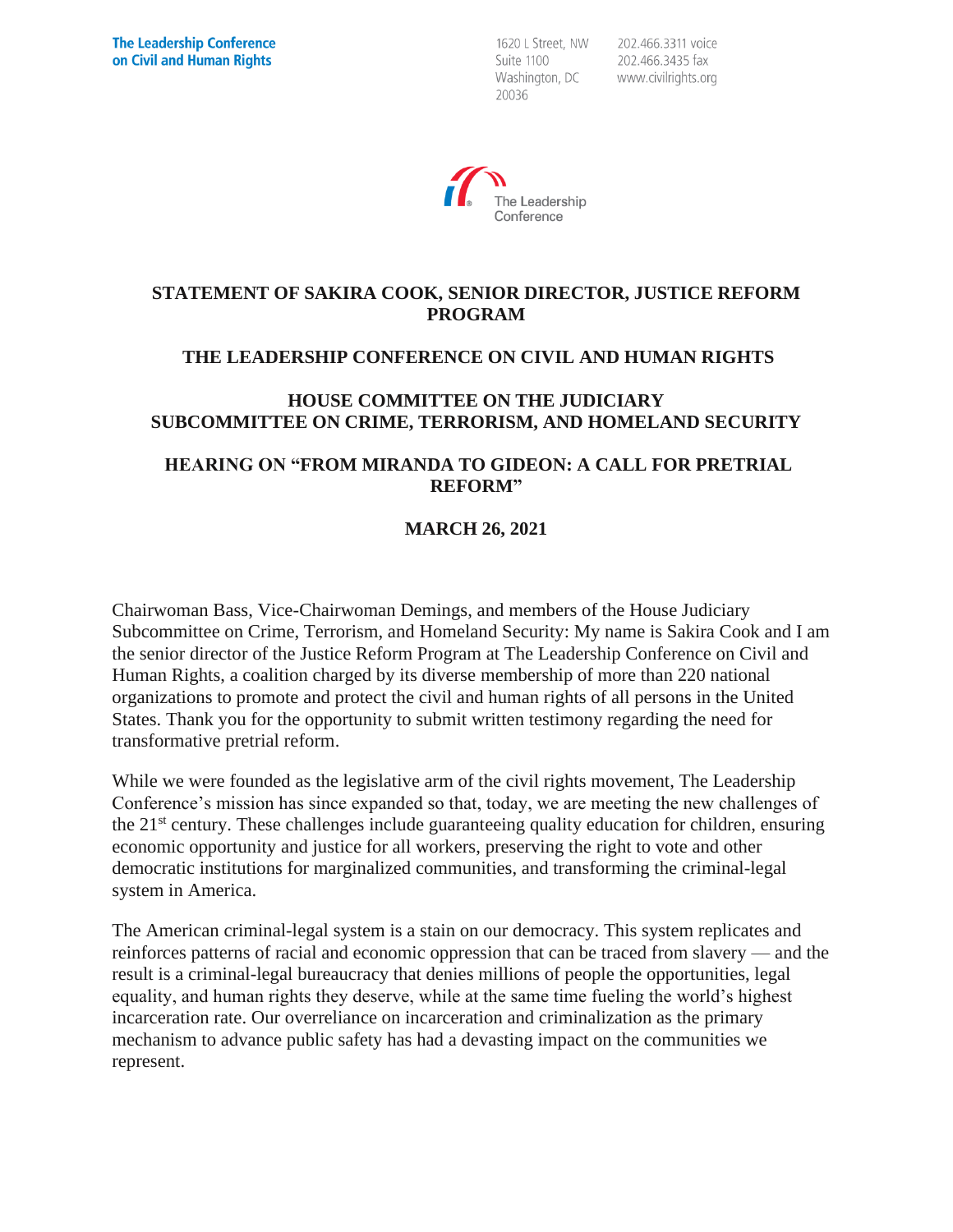March 26, 2021 Page 2 of 16



Today, the United States leads the world in imprisoning or supervising more than 6.6 million people while ripping parents and loved ones from their families every day. Research shows that nearly one in two adults in America — approximately 113 million people — has an immediate family member who is currently or formerly incarcerated.<sup>i</sup> This crisis of over-criminalization and incarceration is fueled by the policy choices the nation has made since the start of the War on Drugs more than 40 years ago.

Since then, there has been a growing movement to reverse course. But, while there has been some progress at the state and federal levels to address drivers of mass incarceration and criminalization, and to decrease prison populations and address racial inequity, these reforms have largely overlooked the crisis we face within our jail systems —- a crisis that is largely fueled by our massive over-use of pretrial detention. Ultimately, we cannot end mass incarceration and criminalization without significant changes to our pretrial systems.

Moreover, the challenges we see today, including the challenges discussed here with the pretrial system and money bail, must be considered in light of the COVID-19 pandemic. Our country's overreliance on jails and wealth-based bail not only has civil rights implications, but also may have deadly consequences for those who are unable to afford the cost of being released from pretrial detention. For many being held in crowded jails across the country, the risk of exposure to COVID-19 is exceedingly high, resulting in potentially higher costs than the enormous burdens that the system placed on individuals prior to the pandemic. There are currently no comprehensive statistics about the number of COVID-19 cases or deaths in local jails. The devastating number of deaths in prisons and nursing homes across the country is a cautionary tale for keeping individuals in close confinement. While it is past time to reimagine what a fair and just pretrial system could look like in the United States, the implications of the coronavirus necessitate swift action and immediate reforms.

According to the Vera Institute of Justice, between 1970 and 2015, "the number of people being detained before trial increased by a whopping 433 percent."<sup>ii</sup> One of the primary drivers of rising jail populations and overcrowding has been an increase in pretrial detention, despite a decrease in crime rates.<sup>iii</sup> This significant increase in pretrial detention can be tied directly to the fact that many jurisdictions require people arrested and accused of crimes to pay upfront money bail in order to be released until their trial, regardless of their offense. This phenomenon flies in the face of one of the bedrock principles of the American criminal-legal system and the fundamental purpose of bail: that individuals are presumed innocent until proven guilty in a court of law.

Fundamentally, bail is the mechanism through which pretrial release is secured. Many people today mistake this point, thinking of bail as a monetary sum. This misconception is tied to the evolution of the bail system and not the essential nature of pretrial release. As originally defined, bail meant release from custody, a concept that undergirds the legal principle of innocence until proven guilty. This presumption of innocence ensures that individuals who are faced with criminal charges will be treated fairly by the court and places the burden of proof on the government to prove one's guilt beyond a reasonable doubt. Yet, the current structure of the bail system belies these core tenets of our judicial system.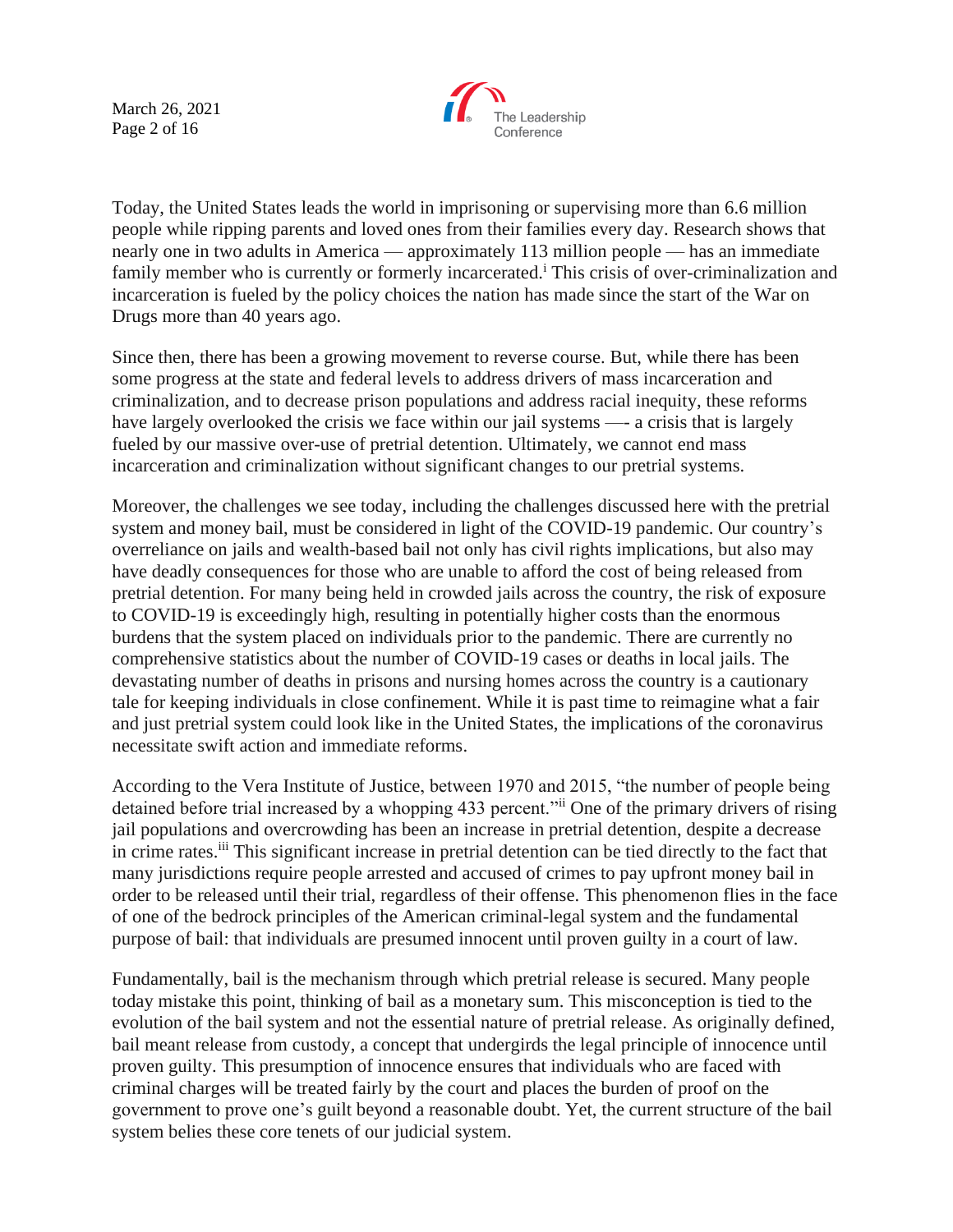March 26, 2021 Page 3 of 16



That is why in recent years advocates and activists throughout this country have issued a clarion call to end wealth-based detention and transform our state and federal bail systems. We can no longer afford to use the criminal-legal system as the sole mechanism for advancing public safety. Instead, we must take bold action to end the structural inequalities and racism that plague the system, especially at the earliest stages, namely, arrest and pretrial. Our nation must be willing to imagine a new paradigm for public safety, one that does not rely exclusively on criminalization and incarceration. The time has come to overhaul the bail system. We need a new pretrial framework that dramatically reduces pretrial detention, ends racial and other inequities prevalent in the current system, and abolishes wealth-based discrimination throughout the pretrial process. Congress must pass legislation that incentivizes states to end wealth-based detention (i.e. money bail), use alternatives to arrest and prosecution for minor offenses, and preserve the presumption of innocence by establishing robust due process protections.

### **Overview of Bail in the Criminal-Legal System**

The modern concept of bail originated in England, where a person accused of a crime was required to find an individual to serve as their "surety" who would agree to pay the settled amount to the victim if the defendant fled. The English framework was brought over to the colonies, and when the framers drafted the first 10 amendments to the U.S. Constitution, they enshrined a protection against the use of "excessive bail."iv The understanding of whether bail was excessive was originally tied to the purpose of bail, which was interpreted to assure the presence of the accused person at subsequent hearings.<sup>v</sup> Therefore, bail deemed "excessive" was an amount "set at a figure higher than an amount reasonably calculated [to] assure the presence of the accused."vi The Judiciary Act of 1789 required that in the federal system, bail must be set for all crimes not punishable by death.

This system established at the founding was revolutionary, since it created an almost universal presumption of release; pretrial detention was only considered permissible for a small, confined subset of the most serious capital crimes.<sup>vii</sup> Over time, though, the United States turned this system on its head. While England went in a different direction, allowing judges to release people even without a surety, the United States entrenched a commercial system of cash bail. In this system, judges would release people if someone — usually a bail bonds agent who was making a profit off the transaction (and charging individuals a 10 percent premium that they would never get back) — promised to pay a large sum if the person did not appear in court. In setting money bail amounts, judges seldom ask what the accused individual can actually pay. The result was that our jails became filled with people who could have been free if they had enough money in the bank but were left behind bars simply because they were poor. As courts used money bail more frequently, and set money bail at higher amounts, this country saw an explosion in the private bail industry — as well as in the rate of pretrial detention — much of it simply because people were too poor to pay a sum of money.

In 1964, Congress set out to reform the federal bail system, introducing a suite of bills and holding hearings. The testimony of then-Attorney General Robert F. Kennedy is instructive on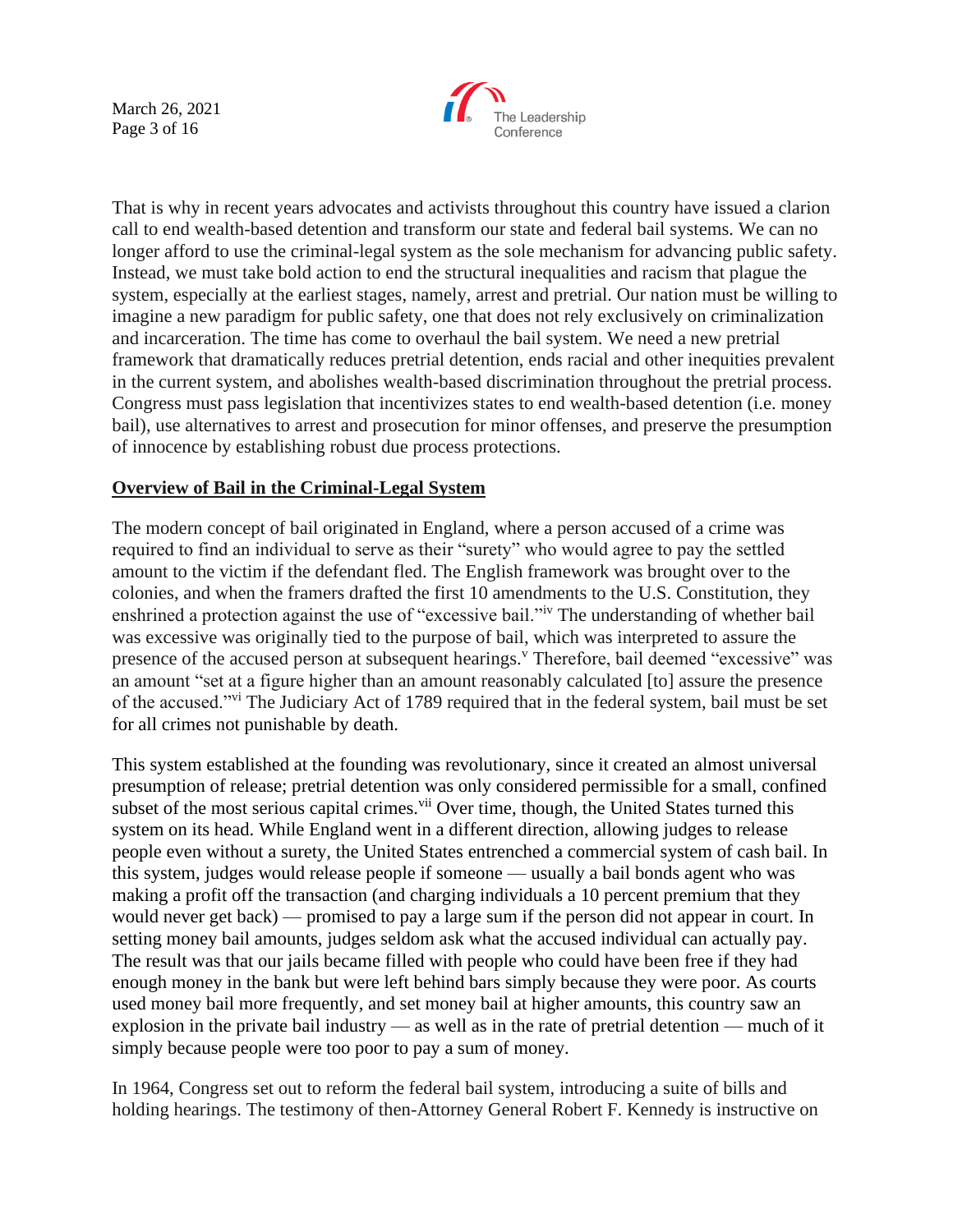March 26, 2021 Page 4 of 16



the problems with bail our society faced at that time and are still very present today. He said in part:

"That problem, simply stated is: The rich man and the poor man do not receive equal justice in our courts. And in no area is this more evident than in the matter of bail. Bail has only one purpose — to insure that a person who is accused of a crime will appear in court for his trial. We presume a person to be innocent until he is proven guilty, and thus the purpose of bail is not punishment. It is not harassment. It is not to keep people in jail. It is simply to guarantee appearance in court. This is a legitimate purpose for a system of justice. In practice, however, bail has become a vehicle for systematic injustice. Every year in this country, thousands of persons are kept in jail for weeks and even months following arrest. They are not yet proven guilty. They may be no more likely to flee than you or I. But, nonetheless, most of them must stay in jail because, to be blunt, they cannot afford to pay for their freedom. I am talking about a very large number of Americans. In fiscal 1963, the number of federal prisoners alone held in jail pending trial exceeded 22,000. The average length of their detention was nearly 29 days. Like figures can be compiled from state and local jurisdictions. On a single day last year, for example, there were 1,300 persons being held prior to trial in the Los Angeles County jail. In St. Louis, 79 percent of all defendants are detained because they cannot raise bail. In Baltimore the figure is 75 percent. A 1962 American Bar Association survey of felony cases showed high percentages of pretrial detention in New Orleans, Detroit, Boston, San Francisco, and Miami. And similar conditions exist in smaller communities. In Montgomery County, Maryland, nearly 30 percent of jail inmates are persons awaiting grand jury action or trial. The heart of the problem is that their guilt has not been established. Yet they must wait in jail for three to six months. The main reason for these statistics is that our bail setting process is unrealistic and often arbitrary. Various studies demonstrate that bail is set without regard to defendants' character, family ties, community roots, or financial condition. Rather, what is often the sole consideration in fixing bail is the nature of the crime."<sup>viii</sup>

As a result of this outcry for reform, the first significant effort to change the federal bail system was the Bail Reform Act of 1966 (BRA). The BRA sought to ensure that "all persons, regardless of their financial status, shall not needlessly be detained pending their appearance to answer charges."ix The BRA established a presumption in favor of releasing non-capital defendants pending trial, and required that the lowest possible burden be placed as a condition of release that would ensure a charged individual's appearance. This included restrictions on money bail, which could only be imposed if a non-financial condition was not enough to ensure appearance.<sup>x</sup> While the BRA went far in accomplishing its main goal to reduce the needless detention of bailable defendants, it failed to provide a solution to a growing concern surrounding pretrial release: assessing an individual's threat to public safety while on release.<sup>xi</sup> The BRA generally forbade judges from treating a defendant's dangerousness or risk to public safety as a reason for detention, except in capital cases, cases where those convicted were awaiting sentencing, and cases where those convicted filed an appeal. Put together, these exceptions represented the first time in American history that a law authorized a judge to consider dangerousness as a legitimate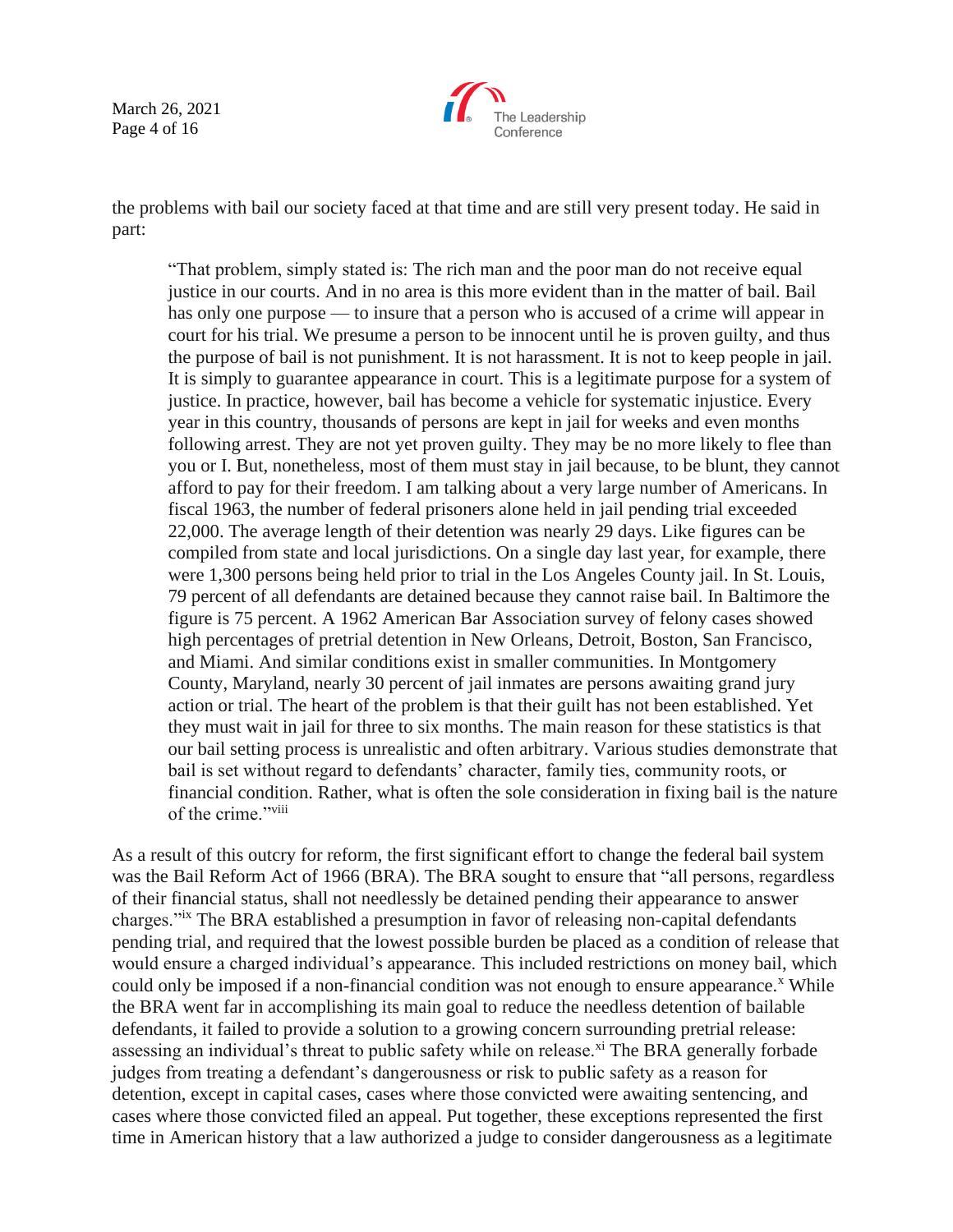March 26, 2021 Page 5 of 16



reason to deny bail.<sup>xii</sup> This narrow class of exceptions was considered by some to be too restrictive, however, and a movement to consider an individual's risk to public safety while on pretrial release began to gain traction.<sup>xiii</sup>

During the height of the War on Drugs and the crack cocaine epidemic in the 1970s and 1980s, the appearance of rising crime rates drew public concern.<sup>xiv</sup> Much of this concern was directed to crimes attributed to individuals on pretrial release, despite significant evidence to the contrary.<sup>xv</sup> Congress passed the Bail Reform Act of 1984 to address these concerns, removing many of the protections against detention established by the 1966 Act, and establishing the modern federal bail framework.<sup>xvi</sup> The 1984 Act created presumptions of pretrial detention for "previous violators" and "drug and firearm offenders."xvii Under the "previous-violator presumption," no condition of release is presumed to be able to ensure the safety of the community where the defendant has been convicted of committing one of a series of specified crimes while out on bail, and is now accused of committing another of the specified crimes.<sup>xviii</sup> The "drug-and-firearmoffender presumption" assumes that no condition of release will reasonably be able to ensure the individual's appearance and the safety of the community where there is probable cause to believe the defendant has committed the same enumerated offenses considered for the "previous violator presumption."xix

The act also expanded the allowable scope of the bail inquiry from a question of ensuring reappearance, to include a consideration of the defendant's "dangerousness" to the community if released prior to trial.<sup>xx</sup> A 'danger to the community' included not only a physical danger of violence, but the broader, more subjective question of whether a person is in danger of recidivating while on pretrial release. This is the first time that the question of the potential dangerousness of an individual was explicitly allowed to inform the bail inquiry, and these changes led to a significant increase in pretrial detention: between 1982 and 2004, federal pretrial detention rates rose from 38 percent to 60 percent.<sup>xxi</sup> More than three decades after the Bail Reform Act of 1984 became law, "federal and state statutes were rewritten . . . [to] permi[t] judges to order dangerous defendants to be detained, money bail is still used as a back-door means to manage dangerousness."<sup>xxii</sup>

The Supreme Court asserted the constitutionality of the Bail Reform Act of 1984 in its decision in *United States v. Salerno* in 1987.<sup>xxiii</sup> The Court stated that an arrestee may additionally be detained prior to trial if the government can provide "clear and convincing evidence that an arrestee presents an identified and articulable threat to an individual or the community."xxiv The Court went further, explaining that under this new standard, "when the Government has admitted that its only interest is in preventing flight, bail must be set by a court at a sum designated to ensure that goal, and no more… [however] when Congress has mandated detention on the basis of a compelling interest other than prevention of flight, as it has here [with dangerousness], the eighth amendment does not require release on bail."xxv In its determination, the Court noted that the Bail Reform Act served a regulatory purpose, not a penal one, because it requires a 'prompt' detention hearing, the maximum length of pretrial detention is limited by the requirements of the Speedy Trial Act,<sup>xxvi</sup> and pretrial detainees must be housed in a "facility separate, to the extent practicable, from persons awaiting or serving sentences or being held in custody pending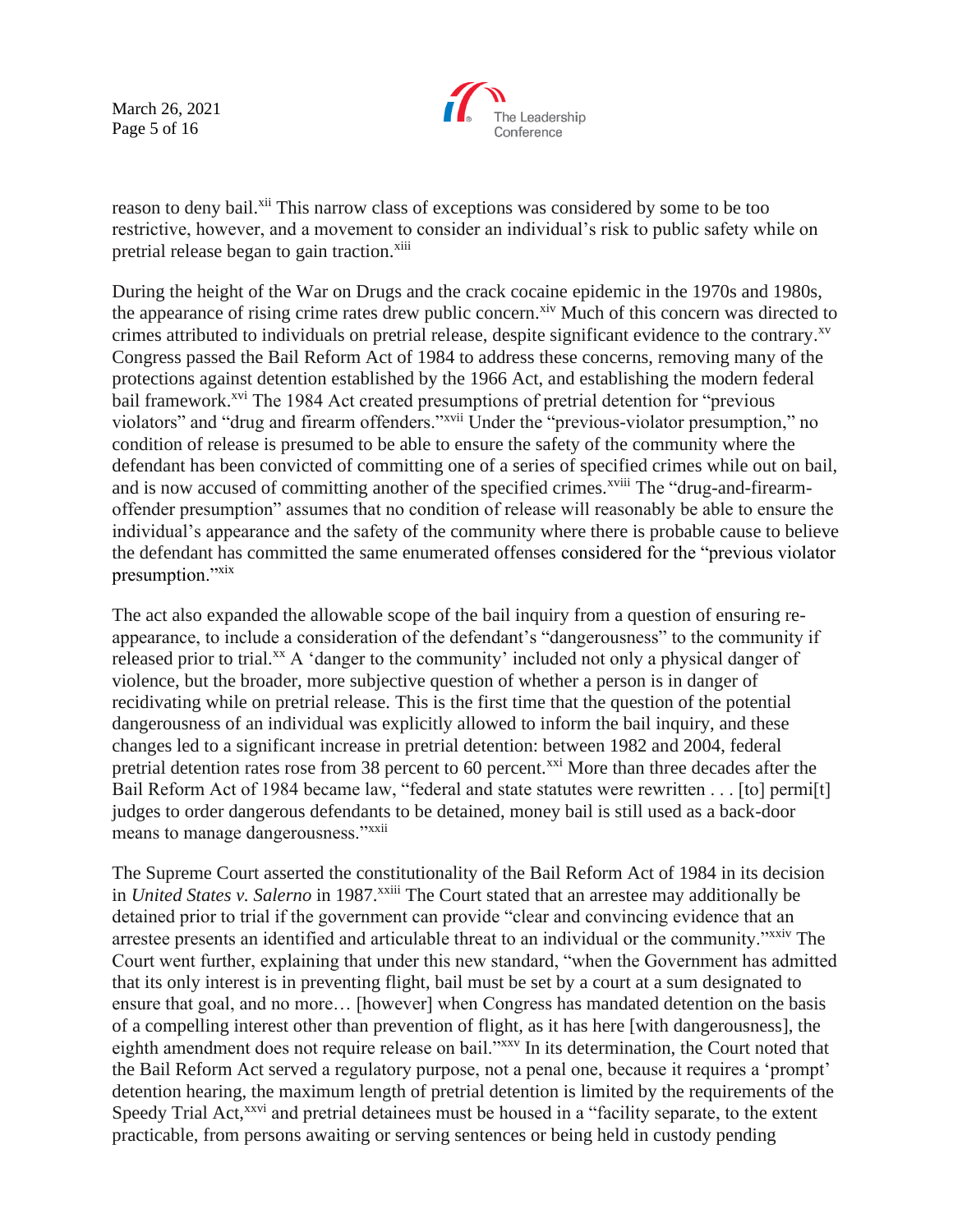March 26, 2021 Page 6 of 16



appeal."xxvii Perhaps most importantly, *Salerno* created a clear mandate for how our bail system should operate: "in our society, liberty is the norm, and detention prior to trial or without trial is the carefully limited exception." Today, we have turned *Salerno* on its head. With more than 60 percent of our jail population legally innocent and awaiting trial,<sup>xxviii</sup> we have made pretrial detention our norm in all too many places and for all too many communities. It is time to address this crisis and restore the promises of our constitutional framework.

# **Pretrial Detention Significantly Impacts Individuals and Communities**

Each year, there are 12 million admissions to jails<sup>xxix</sup> and each night, nearly half a million people sit in jail not because they have been convicted of a crime, but because they are detained prior to trial,<sup>xxx</sup> often because they cannot afford money bail. Nationally, 62 percent of people in jail are there because they are awaiting trial, usually for misdemeanors or lesser offenses.<sup>xxxi</sup> These are mostly cash-poor people arrested for very minor offenses who cannot afford to post bail and are often dealing with mental health or substance use problems.<sup>xxxii</sup>

Research shows that this pervasive system of pretrial detention has devastating effects on individuals, their families, and the community. Stories like those of Sandra Bland<sup>xxxiii</sup> and Kalief Browder<sup>xxxiv</sup> show the shocking effects of detention, whether for a couple of days or three years, on an individual not convicted of a crime, who is detained for very minor offenses.

The impact of prolonged pretrial detention, however, reaches further than the detention itself. While in jail, people are at risk of losing employment, falling behind in school, not getting needed medication, losing their housing, and losing custody of their children.<sup>xxxv</sup> Not only does pretrial detention significantly impact access to counsel and opportunities for dismissal, diversion, and plea bargaining,<sup>xxxvi</sup> detention has a coercive effect that has been shown to induce individuals to plead guilty out of a desire to go home.<sup>xxxvii</sup> People detained prior to trial are three to four times more likely to receive a sentence to jail or prison, and their sentences are two to three times longer.<sup>xxxviii</sup> Just three days in jail increases the risk that some people will be arrested on new charges. Pretrial detention further bleeds resources from communities that can least afford it, sucking away billions of dollars<sup>xxxix</sup> from families and communities that will never get it back. All of these harsh realities are even more acute as we continue to grapple with impact of COVID-19 in jails across the country, which has the additional risk of loss of life as a result of unjust pretrial incarceration.

# **The Problems with Money Bail and the Need for Reform**

Between 1992 and 2006, the average bail amount increased by 118 percent, and eight in 10 people would have to pay more than a full year's wages to meet the average bail amount.<sup>xl</sup> According to a report by the Federal Reserve Board, 43 percent of individuals stated that they would be unable to pay for an emergency expense of \$400 out of pocket,<sup>xli</sup> while 12 percent of Americans have no means at all to pay for such an expense.<sup>xlii</sup> In the federal system in 2018, 51,000 people were detained prior to trial, representing 75 percent of those charged with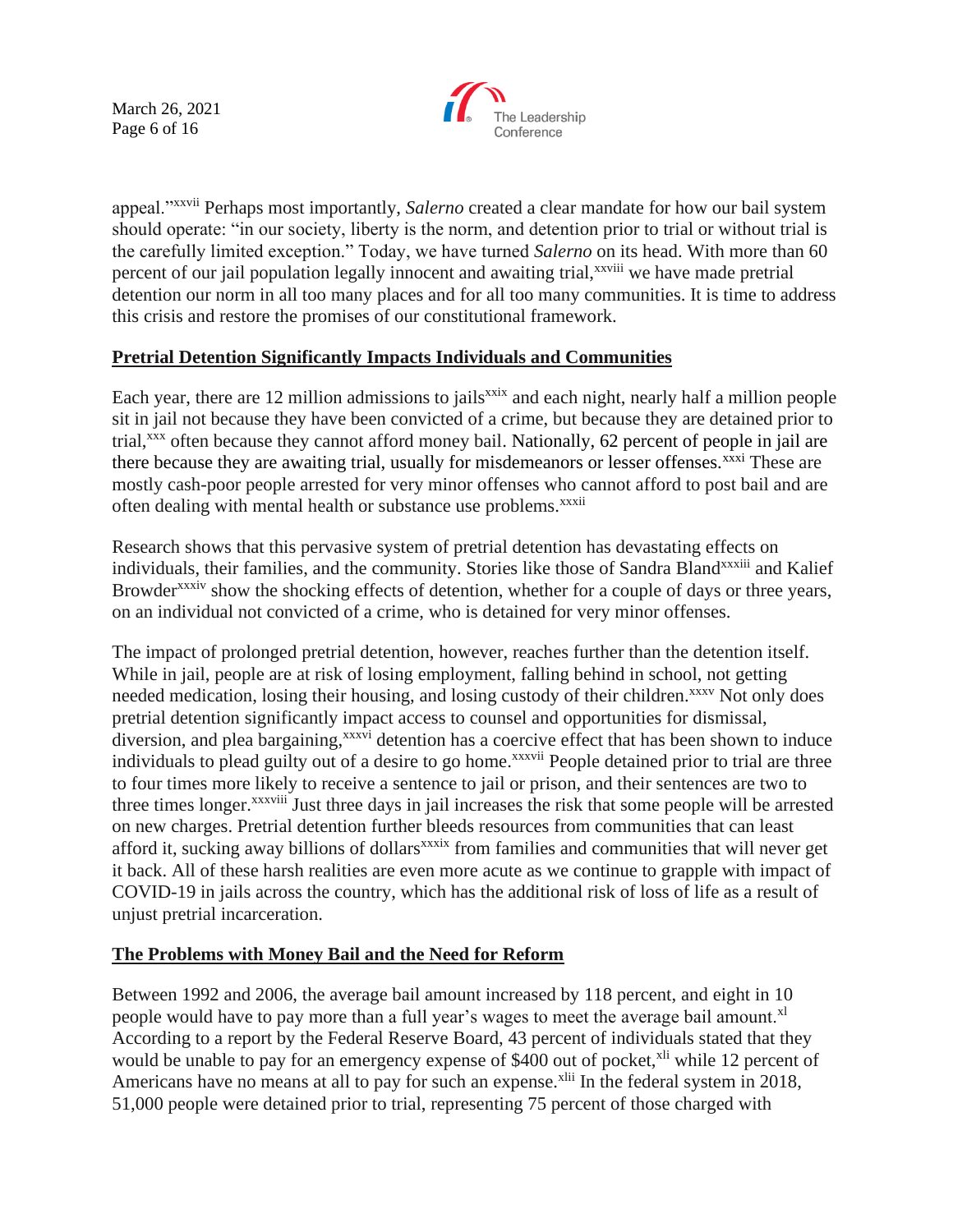March 26, 2021 Page 7 of 16



crimes.<sup>xliii</sup> The median bail nationwide for felonies is currently \$10,000, roughly eight months of income for a typical individual facing pretrial detention.

Despite constitutional requirements that bail may not be set higher than necessary to assure that the defendant will appear to stand trial,<sup>xliv</sup> many states determine bail costs through bail schedules, which tie the cost of release to the seriousness of criminal charges and sometimes additional factors such as criminal history or age.<sup>xlv</sup> Absent from those additionally considered factors are the individual's ability to pay and an individualized assessment of the person's risk of flight or danger to the community.<sup>xlvi</sup> This often results in higher rates of pretrial detention, because the amount required to post bail is vastly greater than an average defendant's financial capacity. Local communities often bear the burden of these higher rates of detention, as jails have become increasingly more overcrowded, and as a result, more expensive. The population in local and regional jails has tripled over the last 40 years, and a significant reason for that increase is rooted in the high rates of pretrial detention.<sup>xlvii</sup>

This money-based system is shown to be counterproductive to policy goals and ineffective at performing the very functions that bail is meant to perform. The primary concern driving the imposition of bail is that defendants will not appear for their court appearances, but the statistics show that failure to appear is incredibly rare: In a study done by the Bureau of Justice Statistics between 1990 and 2004 in 40 of the 75 largest U.S. counties, more than 75 percent of those accused of a crime showed up for their court dates within a one-year timespan.<sup>xlviii</sup> Many of the people who miss court appearances do so not out of a desire or attempt to flee, but because of structural barriers to appearance.<sup>xlix</sup> The inability to miss work, find child care, or find adequate transportation often contribute significantly to individuals failing to appear in court, as do simple mistakes like forgetting or getting the date wrong. Statutes criminalizing failure to appear fail to take these structural barriers into account, criminalizing missed court dates as if they were equivalent to willful fleeing of the jurisdiction.<sup>1</sup>

There are several methods that have been found to be more effective at ensuring court appearances, including a robust system of pretrial support and the imposition of non-financial conditions of release. Pretrial support systems seek to target many of the structural barriers to appearance through the provision of childcare and transportation services. Additionally, studies have shown that pretrial support systems that provide reminder calls or text messages dramatically reduce rates of failed appearances, sometimes reducing failure to appear rates by as much as 75 percent.<sup>li</sup> Courts can also choose to impose non-financial conditions for pretrial release, including periodic reporting to a pretrial services office, maintaining current routines related to employment, training or education, and release to the custody of a designated person who can ensure the individual's appearance.<sup>lii</sup>

# **Risk Assessment Tools Are Not the Answer**

As calls for reform of money bail systems have grown and in recognition of the major emotional and financial costs of pretrial detention on individuals, families, and communities, many jurisdictions in recent years have switched to using pretrial risk assessment tools as an alternative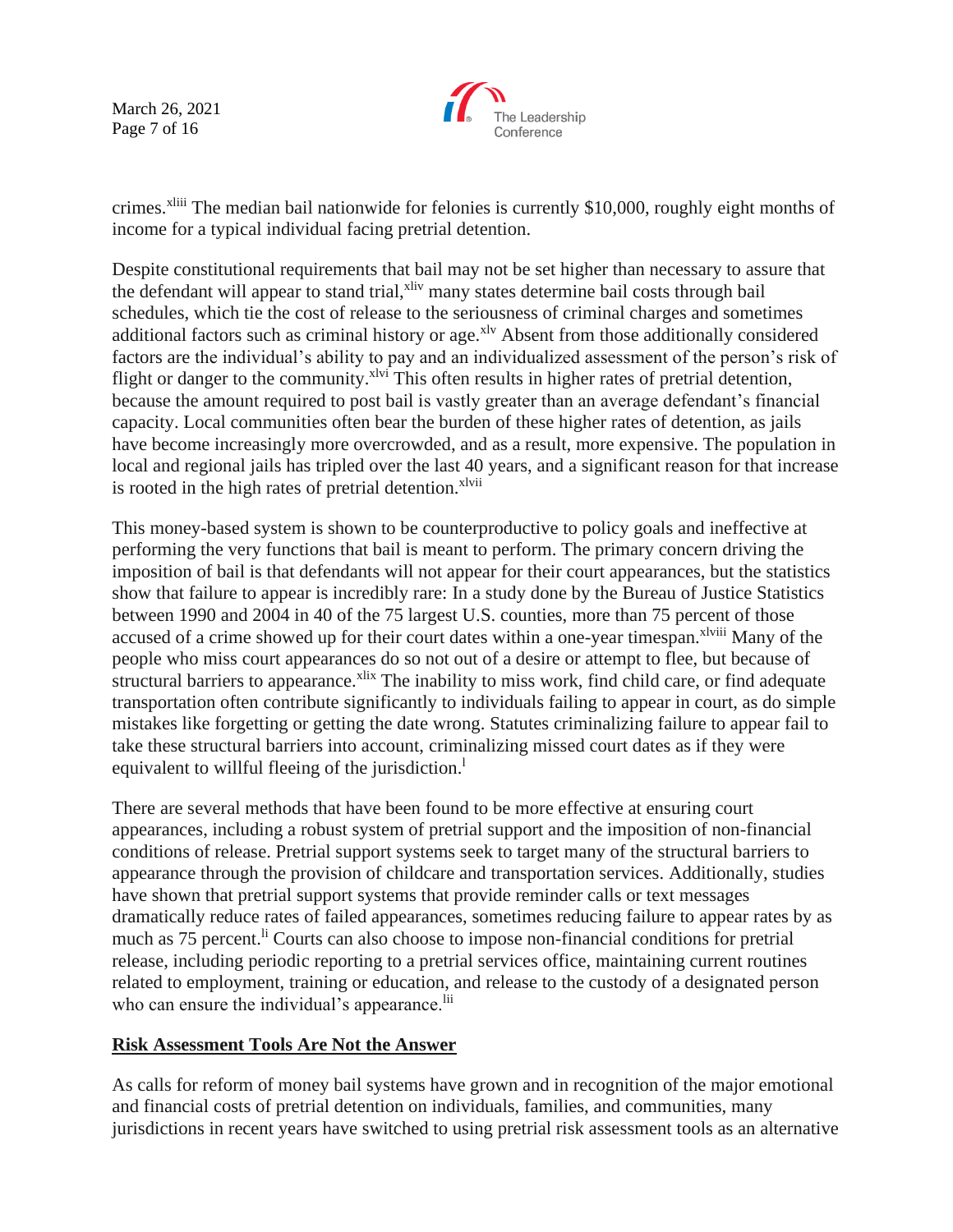March 26, 2021 Page 8 of 16



to cash bail. Pretrial risk assessment tools are often promoted as an essential part of bail reform, one that can help judges make more informed, objective pretrial decisions. The Leadership Conference, however, believes that risk assessments should never be used to replace the judgement of a court of law, as they threaten to further intensify unwarranted discrepancies in the justice system, and to provide a misleading and undeserved imprimatur of impartiality for an institution that desperately needs fundamental change.

Risk assessments are actuarial tools that use historical data, both from criminal-legal databases and demographic factors, to attempt to "forecast" which people can be safely<sup>liii</sup> released from custody without failing to appear at court and without getting arrested again on a new charge. Designers of these tools purport that they are evidence based and can provide magistrates and judges high-quality, "objective" data. In turn, these data supposedly help make jail populations smaller without putting public safety at risk by providing insights about who can be safely released following an arrest. But independent studies of whether or not risk assessment tools actually cause decarceration of our jails, and reduce racial disparities,  $\frac{div}{dx}$  have shown that many jurisdictions have not made their jails smaller. In fact, some have increased pretrial incarceration while none have reduced racial disparities in pretrial decision-making when using these tools.<sup> $l<sub>v</sub>$ </sup> Prominent independent research has shown that these algorithms, trained on a practice of criminal justice that is racist at its root, have a punitive, disparate impact on Black and Brown people, even when well calibrated for "accuracy."<sup>lvi</sup>

After these tools are deployed, they are often tied to a "decision-making framework" that interprets the scores these risk assessments produce and ties those scores to pretrial outcomes based on the level of risk of flight or rearrests that an individual poses — often termed low, moderate, or high.<sup>lviii</sup> Recommendations of release, pretrial supervision, or pretrial detention follow those risk levels. Because the tracking of a numerical score of "low," "moderate," and "high" risk is a policy decision, the ultimate determination of whether a defendant poses a risk is one of policy, not science, and is the result of "risk factors" that are highly malleable, subjective, and informed by the local tolerance for "risk" in the legal system.<sup>lix</sup>As a policy choice, actuarial risk assessments have not proven effective in reducing the number of people detained pretrial or the racial disparities attendant to pretrial justice. That is not the fault of the tools, but a function of the deep and pervasive structural inequities that define America's criminal-legal system. Thus, it follows, that the forecasts that come from technological tools reflect those inequities, rendering them an inadequate solution to meet the challenge of infusing fairness and racial equity into the criminal-legal system in general, and the pretrial justice system in particular.<sup>1x</sup>

Because of these concerns, The Leadership Conference released "The Use of Pretrial Risk Assessment Instruments: A Shared Statement of Civil Rights Concerns," signed by more than 100 civil rights, data science, and community-based organizations. The statement argued that risk assessment tools were deeply flawed, skewed based on race and socioeconomic status, and therefore should not be used to replace the constitutional judgement of courts of law when making detention decisions. <sup>Ixi</sup> If at all utilized, the only meaningful purpose they can serve is to identify which people can be released immediately and which people are in need of non-punitive or restrictive services. We acknowledged, however, the increasing adoption of risk assessment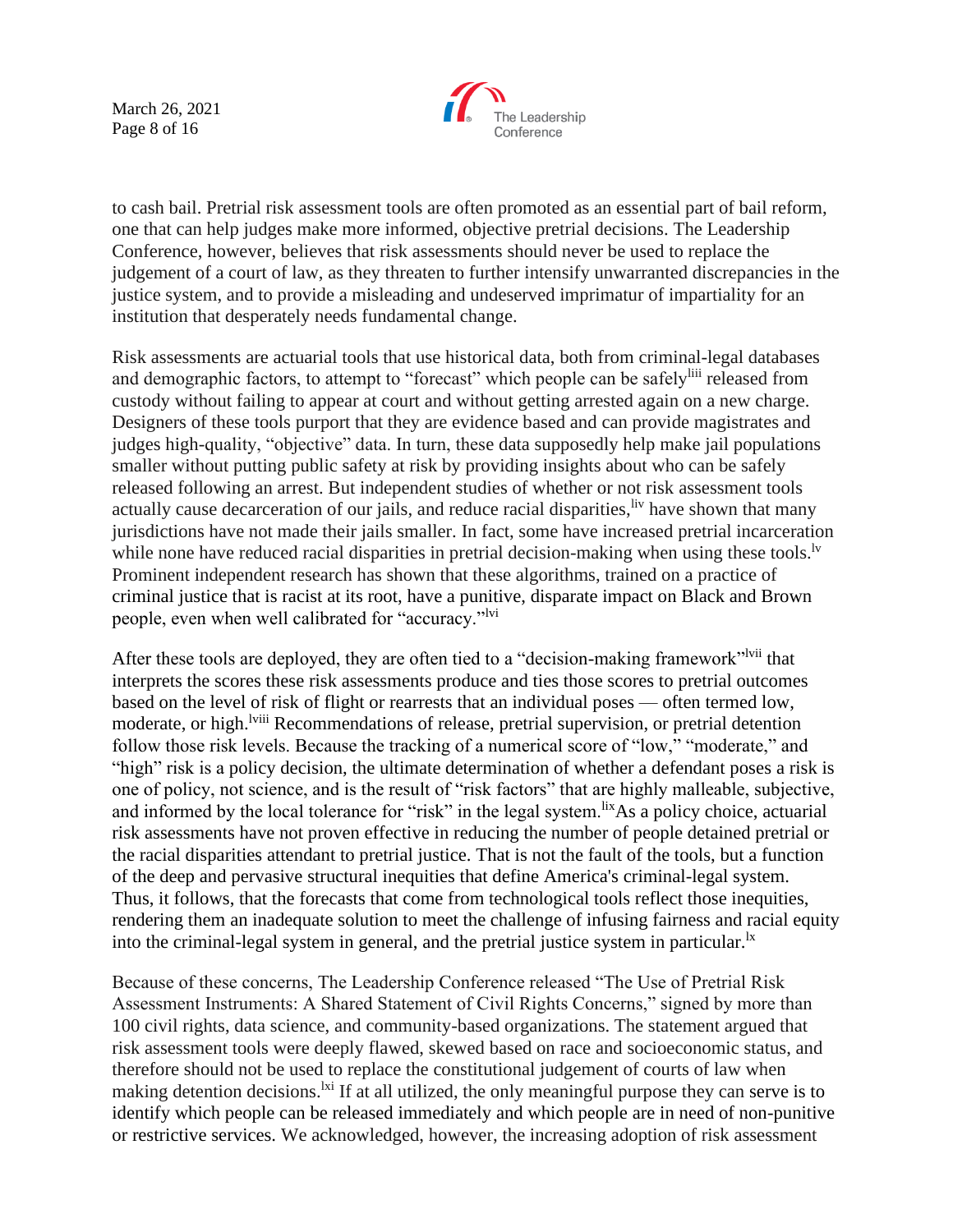March 26, 2021 Page 9 of 16



tools by many jurisdictions as alternatives to cash bail and, therefore, developed six principles guiding their use in order to reduce the harm that these assessments can impose.<sup>1xii</sup>

- 1. If in use, a pretrial risk assessment instrument must be designed and implemented in ways that reduce and ultimately eliminate unwarranted racial disparities across the criminal-legal system.
- 2. Pretrial risk assessment instruments must be developed with community input, validated regularly by independent data scientists with that input in mind, and subjected to regular, meaningful oversight by the community.
- 3. Risk assessment instruments must never recommend detention. Instead, if they do not recommend immediate release, they should recommend a hearing where a person is protected by rigorous procedural safeguards.
- 4. Neither pretrial detention nor conditions of supervision should ever be imposed, except through an individualized, adversarial hearing.
- 5. In accordance with the presumption of innocence, pretrial risk assessment instruments must communicate the individual's likelihood of success upon release, not failure, in clear and concrete terms.
- 6. These instruments must be transparent, independently validated, and open to challenge by an accused person's counsel.

# **Recommendations**

A new framework for pretrial justice must maximize pretrial liberty while ending racial and wealth-based discrimination. To realize this vision, changes must be made to the release processes and presumptions of the pretrial process itself, the mechanisms of release, and the frameworks into which individuals are released prior to trial at both the federal and state levels.

# *Federal Reform Recommendations*

Since the Bail Reform Act of 1984, the federal pretrial detention rate has risen from 24 percent to 75 percent of individuals facing trial.<sup>Ixiii</sup> Policymakers should set clear metrics for reversing this increase, in order to return at least to a rate consistent with the levels prior to 1984. An essential first step in reducing this rate is to eliminate existing "presumptions" of pretrial detention. The statutory language of the 1984 Act has resulted in an overarching practice of detaining defendants in presumption cases. These presumptions of detention should be eliminated or significantly limited so as to not run counter to the statutory presumption of release and the Constitution's presumption of innocence. Eliminating or limiting the presumption of detention is possible without compromising judicial discretion, as the BRA requires judges to consider "the nature and circumstances of the offense charged" and "the weight of the evidence" at a detention hearing.<sup>1xiv</sup> One study shows that pretrial services officers less frequently recommend release in presumption cases and that release rates are higher for low-risk non-presumption cases.<sup>1xv</sup> Moreover, presumption "failed to correctly identify those who are most likely to recidivate, fail to appear, or be revoked for technical violations.<sup>"Ixvi</sup> In addition, even if presumptions in the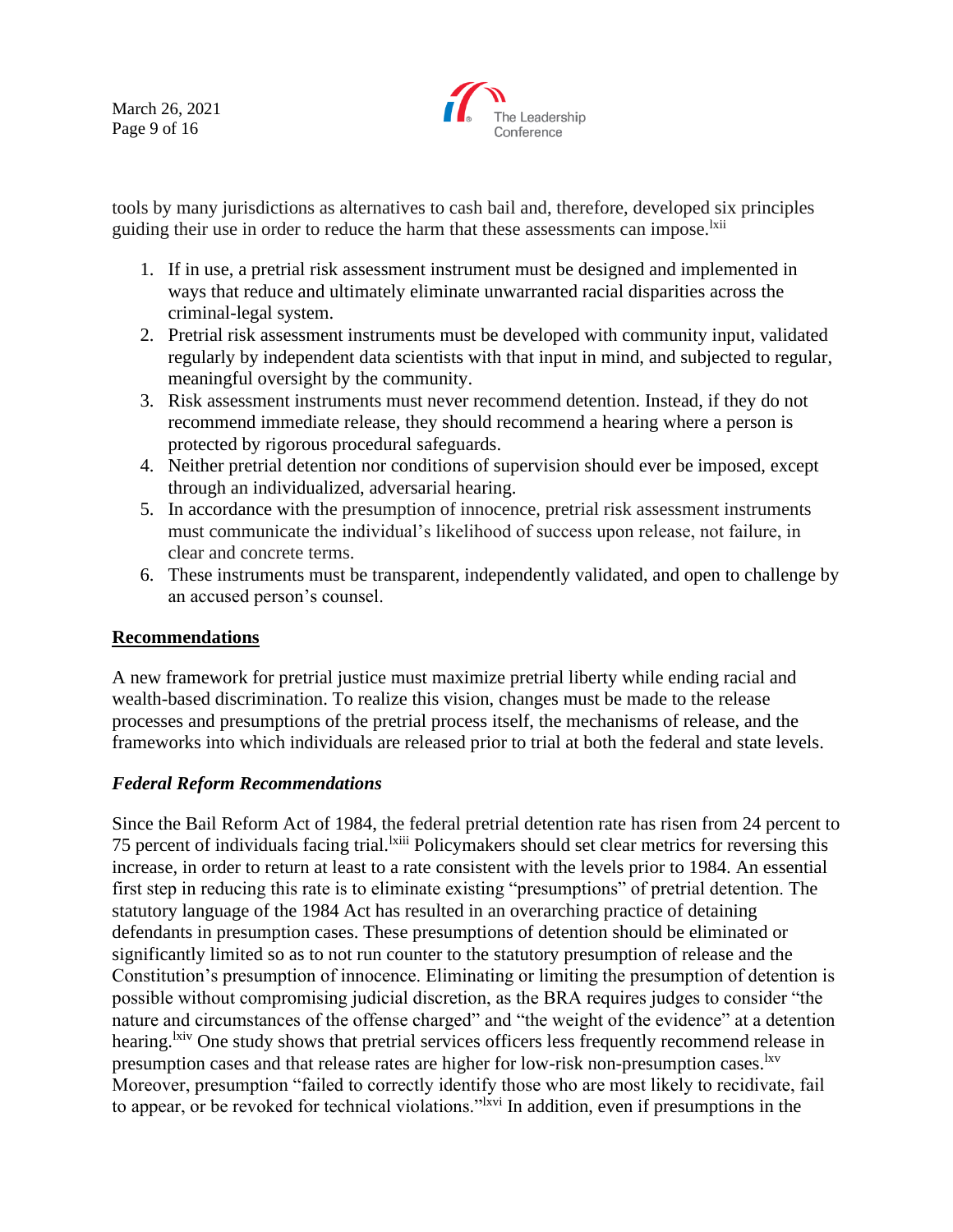March 26, 2021 Page 10 of 16



BRA are not eliminated, the statutory language should be clarified to confirm that the courts have the authority to make "individualized, discretionary decisions" in presumption cases. <sup>Ixvii</sup>

Beyond the general elimination and clarification of the statutory presumptions, special consideration should be given to eliminating the "previous violator presumption" and the "drug and firearm offender presumption."lxviii Courts should work to further protect the presumption of innocence by presuming pretrial release in all but the most extreme cases, where absolutely no combination of conditions will ensure the person's appearance at court or the safety of identified members of a community.<sup>1xix</sup> Where the court feels that release is not appropriate, a decision to detain must be made only after a robust, adversarial hearing in front of a judge, where the charged person is represented by an attorney.<sup>1xx</sup> The government should invest the savings from bail reform in community-based and community-led services, including pretrial support services, drug and alcohol treatment centers, job training, youth programs, financial literacy, and childcare for communities adversely impacted by discriminatory bail practices. Further, Congress should examine the extent to which the Federal Pretrial Risk Assessment (PTRA) has failed to influence pretrial release in the federal system. Developed in 2009, policymakers hoped the instrument "might lead to an increase in release rates." However, "the PTRA's implementation has not been associated with rising pretrial release rates; rather, release rates have declined during the period coinciding with PTRA implementation."<sup>Ixxi</sup>

#### *State Reform Recommendations*

Many states have already undertaken significant efforts at bail reform, and others should be incentivized by the federal government to go further. Washington, D.C. moved away from its use of cash bail in 1992, and currently releases 94 percent of those arrested.<sup>1xxii</sup> Between 2011 and 2016, roughly 90 percent of individuals on pretrial release were not re-arrested prior to the resolution of their case, and between 98 and 99 percent of released defendants were not arrested for violent crimes.<sup>1xxiii</sup> During that same time frame, between 88 and 90 percent of released defendants made their scheduled court dates.<sup>1xxiv</sup> Of those who were re-arrested, the vast majority were not for violent crimes.<sup>lxxv</sup>

Likewise, New Jersey deprioritized the use of money bail in 2014; since then, it has seen time spent behind bars while awaiting trial reduced by 40 percent, <sup>lxxvi</sup> and the state's overall population detained prior to trial has decreased by 44 percent. <sup>Ixxvii</sup> A comparison of the old money bail system used until 2014 and the new system implemented in 2017 shows that both recidivism and court appearance rates have largely remained consistent.<sup>lxxviii</sup> New York's bail reform law, passed last year, deprioritized money bail, mandated release for 90 percent of all arrests statewide, and prohibited significant electronic monitoring in the vast majority of cases.lxxix The law is expected to reduce the state's pretrial jail population by 40 percent if implemented effectively. While these jurisdictions use risk assessment tools, their successes in decreasing pretrial detention cannot be wholly attributed to their adoption. In fact, these successes are the result of a combination of changes that completely overhauled the pretrial systems in these jurisdictions and increased due process protections for accused persons.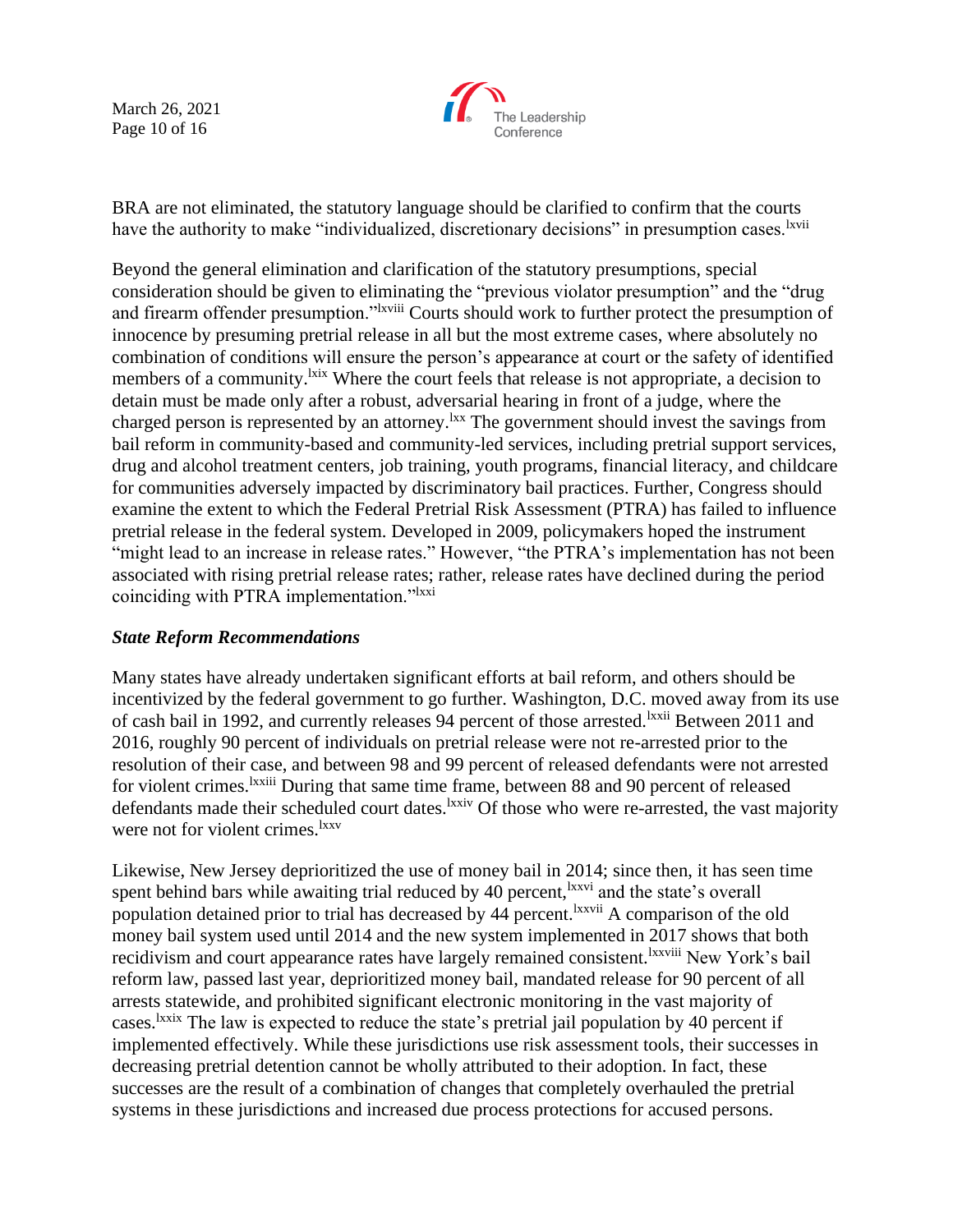March 26, 2021 Page 11 of 16



Declines in pretrial detention rates and the jail population in Philadelphia are additionally instructive on this point. Philadelphia has been successful in reducing its jail population by 40 percent by moving away from cash bail and driving other reforms by implementing systemic changes to its pretrial system, including diversion programs and recommending release automatically for minor offenses. Partially due to advocacy from local and national communities, Philadelphia has accomplished all of this without implementing a new risk assessment for pretrial decision-making. When Philadelphia's new system is compared with the old money bail approach, there has been no change in failure-to-appear or recidivism rates. In fact, the courtappearance rate for individuals charged with a crime in Philadelphia was the highest it had been in a decade. ${}^{lxxx}$ 

Meaningful efforts to reform state pretrial detention policies should begin by reducing jail populations. Unless prohibited by a local statute, courts should assume release for the vast majority of accused persons — 95 percent — before trial. In order to achieve this target, The Leadership Conference recommends supporting states engaging in bail reform measures, including:

- Eliminating the use of money bail, pretrial fees, and any other "secured" financial conditions that require upfront payments and/or proof of collateral.
- Automatically releasing on recognizance everyone charged with a misdemeanor and/or certain felonies using a "cite and release" program that avoids the need for police processing or jail booking. The only condition should be that the person returns to court.
- Before imposing conditions or detention, requiring robust hearings that start by presuming innocence and, accordingly, release. Such a process must require, at a minimum:
	- The right to appointed counsel immediately following arrest;
	- A written record justifying detention or any release conditions imposed;
	- The right to discovery;
	- The right to testify, present witnesses, cross-examine witnesses, and present evidence;
	- The right to a good cause continuance;
	- The right to a speedy trial; and
	- The right to appeal and to have decisions speedily reviewed.
- Ensuring that eligibility for pretrial detention (the "detention eligibility net") is extremely limited. In addition to the "net" requirement, ensuring that, before imposing onerous conditions or detention, there is a robust adversarial hearing, where judges must find by clear and convincing evidence that individuals pose a high risk of intentional flight or of seriously physically harming another reasonably identifiable person during the adjudication period. Judges must also find that there are no combinations of conditions that will ensure the accused person will return to court and not pose a risk of specific and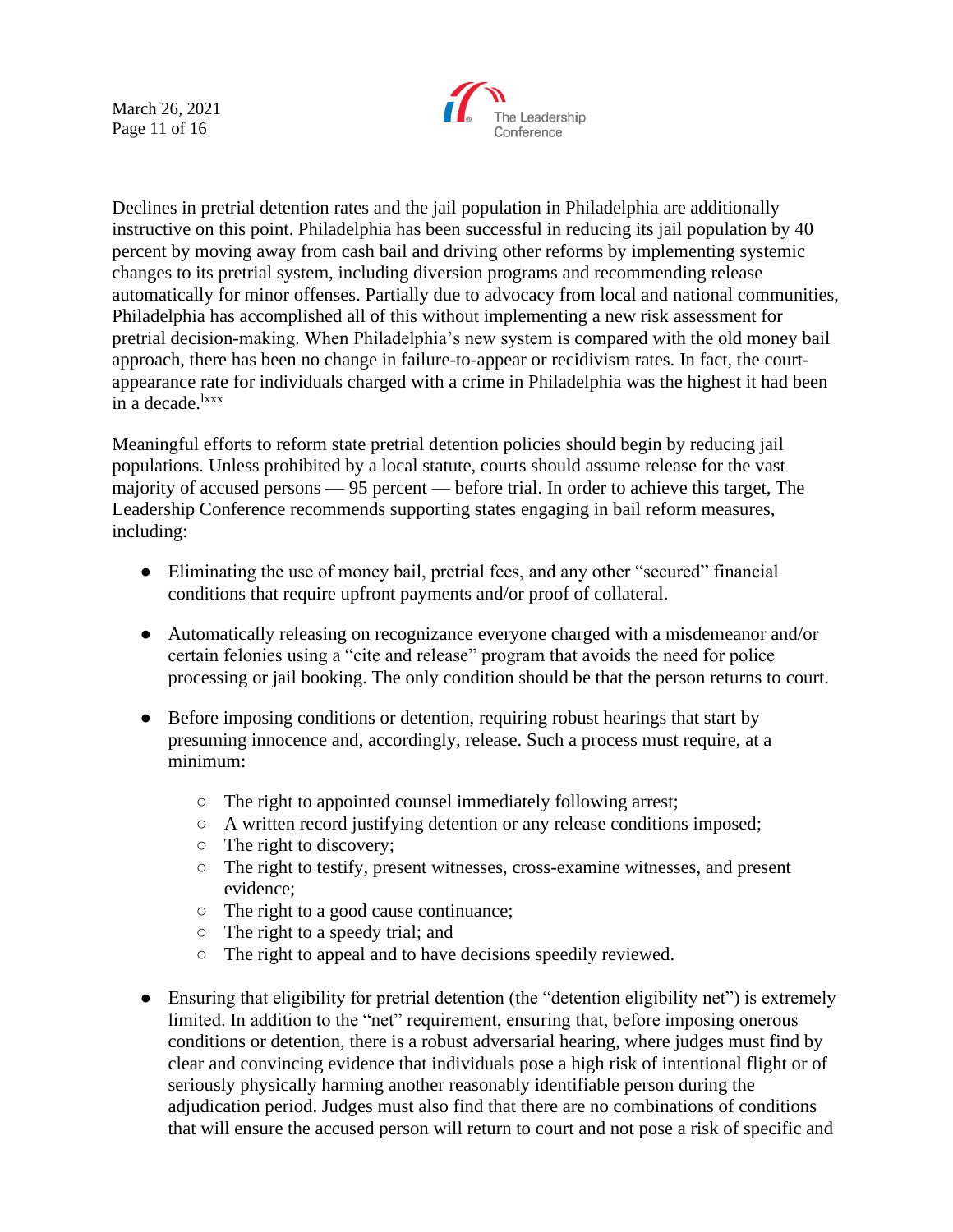March 26, 2021 Page 12 of 16



identifiable harm to known persons in the future. Evidence supporting these findings must be specific to individuals and not based on generalized characteristics, such as the neighborhood in which they reside.

- Requiring release conditions to be no more restrictive than necessary to mitigate and be directly tied to mitigating — the specific risk or risks identified. Ensuring that neither probation offices nor other enforcement agencies bear responsibility for providing pretrial services, including, but not limited to, engaging in monitoring, surveillance, and searches.
- Requiring robust, timely collection and reporting of pretrial detention and release data so communities can monitor whether racial and/or other disparities persist. Specifically, data must be automatically collected before trial for each individual detained and must include information about race, ethnicity, age, and gender.
- Requiring reporting of all prosecutorial decision-making (i.e., charging decisions and other discretionary decisions).
- Resisting the use of algorithm-based "risk assessment" tools, which exacerbate racial biases, in determinations of the conditions of release and detention.

# **Conclusion**

Bringing fairness, equity, and dignity to our legal system is one of the most profound civil and human rights issues of our time. The unequal treatment of people of color and people who are low-income undermines the progress the nation has made over the past five decades toward equality under the law.

The Leadership Conference appreciates the recognition by many in Congress that this country has a broken bail system; and we have been pleased to support some of the federal reform efforts on this front. The Leadership Conference endorses the previously introduced legislation that utilizes federal resources to assist states in reforming the injustices of money bail systems that incarcerate people who have not been convicted of a crime simply because of their inability to pay. Legislative reforms such as these are significant steps forward as we work to eliminate all forms of preventative detention and unnecessary bail conditions.

In addition to federal legislation that encourages meaningful state level reforms, The Leadership Conference urges Congress to address the inadequacies of the federal bail system. The Bail Reform Act of 1984 presumes pretrial detention for certain offenders, including drug offenders, which has led to a federal pretrial detention rate of approximately 75 percent. Congress should eliminate existing presumptions of pretrial detention, reserving pretrial incarceration for rare, serious charges. With that change, we expect that, at both the state and federal levels, at least 95 percent of people in the criminal-legal system will be released no later than 48 hours after arrest.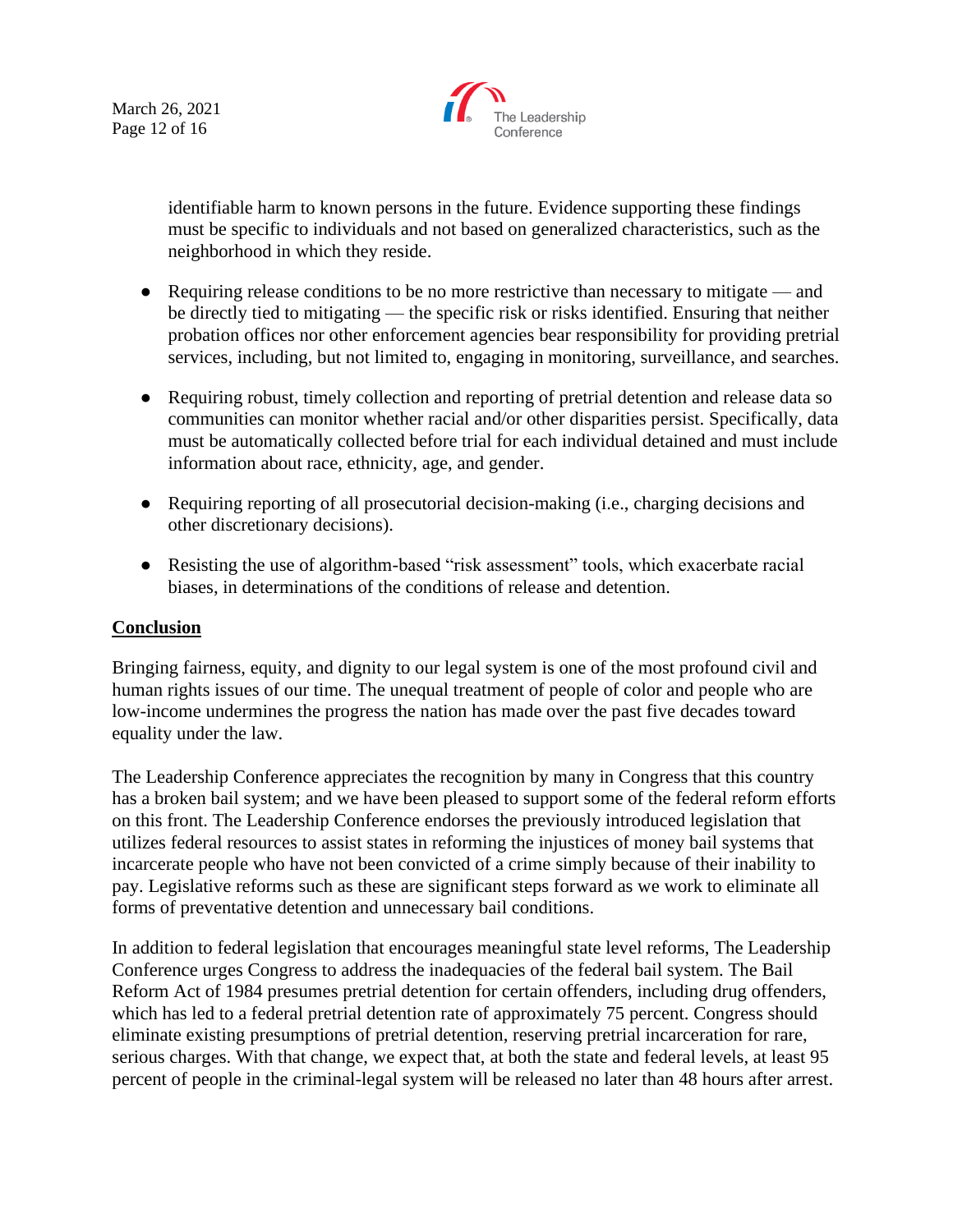March 26, 2021 Page 13 of 16



We urge this Subcommittee to pursue the measures outlined above to reform the federal pretrial release system, and to assist and incentivize states to engage in their own reform initiatives.

Thank you for your leadership on this critical issue.

https://university.pretrial.org/viewdocument/model-bail-laws-re-drawing-the-l.

viii Kennedy, Robert F. "Testimony on Bail Legislation Before the Subcommittees on Constitutional Rights and Improvements in Judicial Machinery." *Department of Justice Library.* August 4, 1964. 11:15 a.m. [https://www.justice.gov/sites/default/files/ag/legacy/2011/01/20/08-04-1964.pdf.](https://www.justice.gov/sites/default/files/ag/legacy/2011/01/20/08-04-1964.pdf)

ix *Bail Reform Act of 1966 (Public Law 89-465).*

xvi *Bail Reform Act of 1984 (H.R. 5865) 98th Congress.*

xvii 18 U.S.C.A. § 3142(e) (2008).

xviii Adair Jr., David N. "The Bail Reform Act of 1984." *Federal Judicial Center*.

2006https://www.fjc.gov/sites/default/files/2012/BailAct3.pdf. This presumption applies to crimes including: crimes of violence, federal drug offenses that carry a maximum prison term of ten years or more, certain offenses related to children, and certain terrorism-related charges.18 U.S.C.  $\S$  3142(f)(1).

<sup>xx</sup> Ibid. § 3142(e)(1) ("If, after a hearing pursuant to the provisions of subsection (f) of this section, the judicial officer finds that no condition or combination of conditions will reasonably assure the appearance of the person as required *and the safety of any other person and the community, such judicial officer shall order the detention of the person before trial.").*

<sup>i</sup> Enns, P. K., Yi, Y., Comfort, M., Goldman, A. W., Lee, H., Muller, C., ... & Wildeman, C. (2019). What percentage of Americans have ever had a family member incarcerated?: Evidence from the family history of incarceration survey (FamHIS). Socius, 5, 2378023119829332.

ii Lockhart, P.R. "Thousands of Americans are jailed before trial. A new report shows the lasting impact." *Vox.* May 7, 2019. [https://www.vox.com/2019/5/7/18527237/pretrial-detention-jail-bail-reform-vera-institute-report.](https://www.vox.com/2019/5/7/18527237/pretrial-detention-jail-bail-reform-vera-institute-report)

iii Ibid.

iv *Eighth Amendment*

<sup>v</sup> *Stack v. Boyle,* 342 U.S. 1, 5 (1951).

vi Ibid*.* Pg. 1.

vii Schnacke, Timothy R. "'Model' Bail Laws: Re-Drawing the Line Between Pretrial Release and Detention." *Center for Legal and Evidence-Based Practices.* April 18, 2017. Pgs. 49-50.

x Ibid. § 3146(a).

xi Schnacke, Timothy R. "'Model' Bail Laws: Re-Drawing the Line Between Pretrial Release and Detention." *Center for Legal and Evidence-Based Practices.* April 18, 2017. Pgs. 66-67. https://university.pretrial.org/viewdocument/model-bail-laws-redrawing-the-l.

xii Hegreness, Matthew J. "America's Fundamental and Vanishing Right to Bail." *Arizona Law Review, Volume 55.* 2013. Pg. 958. For a detailed history on the reform efforts from the 1960s through the 1980s, *see* Koepke, John L. & Robinson, David G. "Danger Ahead: Risk Assessment and the Future of Bail Reform." *Washington Law Review, Volume 93.* 2018. Pgs. 1731-1743. xiii Schnacke, Timothy R. "'Model' Bail Laws: Re-Drawing the Line Between Pretrial Release and Detention." Center for Legal and Evidence-Based Practices. April 18, 2017. Pgs. 66-67. https://university.pretrial.org/viewdocument/model-bail-laws-redrawing-the-l.

xiv *See* Travis, Jeremy & Western, Bruce, & Redburn, Steven, "Comm. On Causes and Consequences of High Rates of Incarceration, Nat'l Research Council of The Nat'l Academies, The Growth Of Incarceration In The United States: Exploring Causes And Consequences." 2014. ("The unprecedented rise in incarceration rates can be attributed to an increasingly punitive political climate surrounding criminal justice policy formed in a period of rising crime and rapid social change.").

xv *See* Prepared Statement of Guy Willetts, Chief of the Pretrial Services Branch, Division of Probation, Administrative Offices of the United States Courts. "Bail Reform Act of 1981–82: Hearing on H.R. 3006, H.R. 4264, and H.R. 4362 Before the H. Subcomm. on Courts, Civil Liberties, & the Admin. of Justice of the H. Comm. on the Judiciary." 97th Congress. 1981. (testifying that in a sample of ten jurisdictions, "new crimes committed by federal offenders released on bail occurred at a rate of 8.4 percent"); *see also,* J.W. Locke Et Al., U.S. Dep't Of Commerce, Nat'l Bureau Of Standards, Compilation And Use Of Criminal Court Data In Relation To Pre-Trial Release Of Defendants: Pilot Study 2 (1970), [https://perma.cc/8DEP-Z76R] (providing statistics from a four-week period in 1968 in Washington D.C. showing that of 712 defendants who entered the District of Columbia Criminal Justice System, 11% of those released charged with misdemeanors or felonies were subsequently re-arrested on a second charge during the release period).

xix *See* 18 U.S.C.§ 3142(e)(2),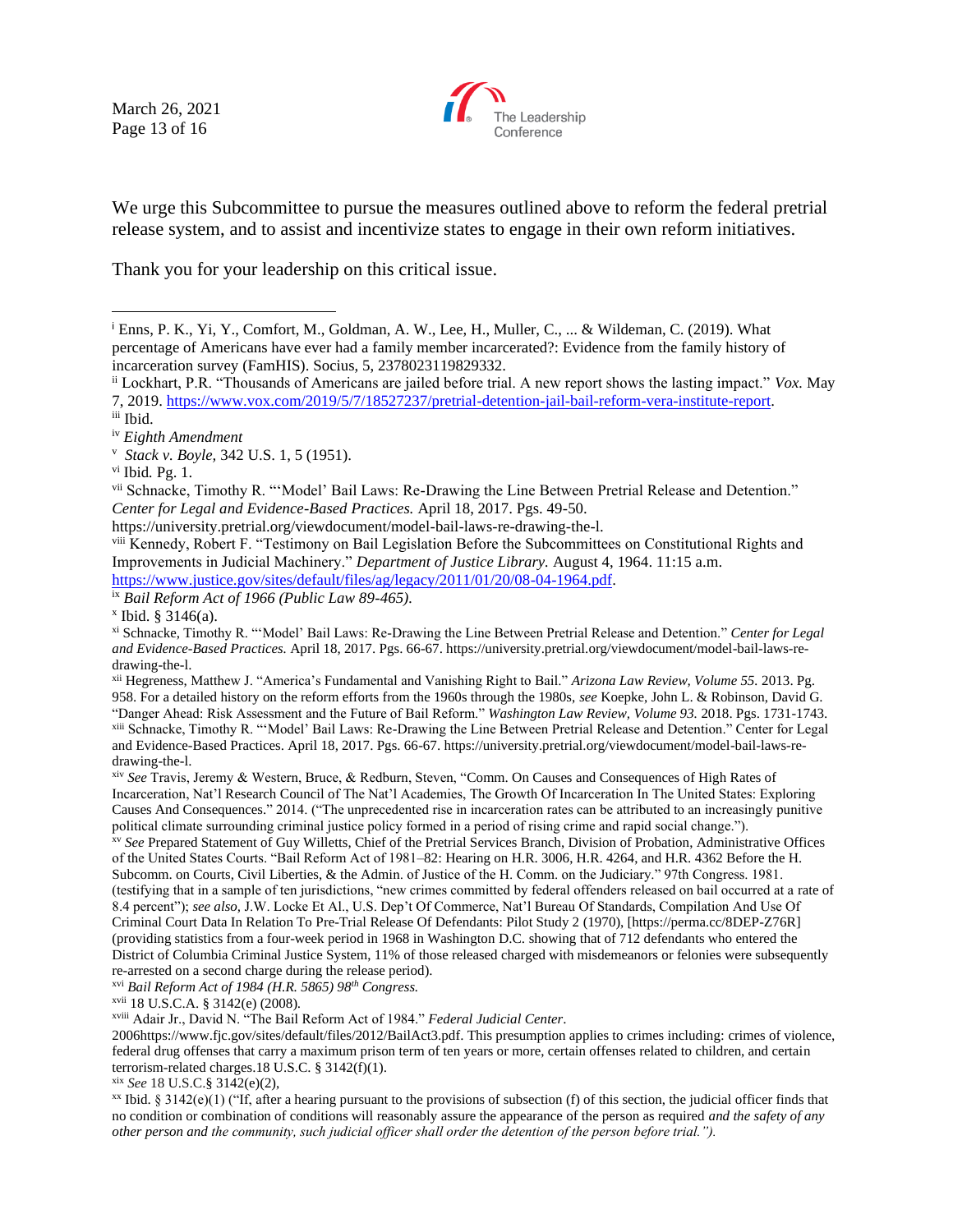March 26, 2021 Page 14 of 16



xxi Austin, Amaryllis, & Cohen, Thomas H. " Examining Federal Pretrial Release Trends over the Last Decade." *Federal Probation Journal, Volume 82, Number 2.* September 2018. Pg. 4.

xxvi 18 U.S.C. § 3161 (1982).

xxvii 18 U.S.C. § 3142(i)(2) (2008),

xxviii Minton, Todd D. & Zeng, Zhen. "Jail Inmates at Midyear 2014." *Bureau of Justice Statistics.* June 2015 Table 2, Pg. 3. [https://www.bjs.gov/content/pub/pdf/jim14.pdf.](https://www.bjs.gov/content/pub/pdf/jim14.pdf)

xxix Digard, Léon & Swavola, Elizabeth. "Justice Denied: The Harmful and Lasting Effects of Pretrial Detention*.*" *Vera Institute of Justice*, April 2019. Pg. 1. [https://www.vera.org/publications/for-the-record-justice-denied-pretrial-detention.](https://www.vera.org/publications/for-the-record-justice-denied-pretrial-detention)

xxx Sawyer, Wendy. "How does unaffordable money bail affect families?" *Prison Policy Initiative.* August 15, 2018. [https://www.prisonpolicy.org/blog/2018/08/15/pretrial/.](https://www.prisonpolicy.org/blog/2018/08/15/pretrial/)

xxxi Mathew, Teresa. "Bail Reform Takes Flight in Philly." *Citylab.* February 2, 2018.

[https://www.citylab.com/equity/2018/02/bail-reform-takes-flight-in-philly/552212/.](https://www.citylab.com/equity/2018/02/bail-reform-takes-flight-in-philly/552212/) 

xxxii Digard, Léon & Swavola, Elizabeth. "Justice Denied: The Harmful and Lasting Effects of Pretrial Detention*.*" *Vera Institute of Justice*, April 2019. Pg. 1. [https://www.vera.org/publications/for-the-record-justice-denied-pretrial-detention.](https://www.vera.org/publications/for-the-record-justice-denied-pretrial-detention)

xxxiii Stafford, Zach. "Foul play suspicions raised in Illinois woman's alleged suicide in Texas jail*." The Guardian.* July 16, 201[5.](https://www.theguardian.com/us-news/2015/jul/16/women-suicide-texas-jail-sandra-bland-foul-play) [https://www.theguardian.com/us-news/2015/jul/16/women-suicide-texas-jail-sandra-bland-foul-play.](https://www.theguardian.com/us-news/2015/jul/16/women-suicide-texas-jail-sandra-bland-foul-play)

xxxiv Gonnerman, Jennifer. "Before the Law." *The New Yorker*. September 29, 201[4.](https://www.newyorker.com/magazine/2014/10/06/before-the-law)

[https://www.newyorker.com/magazine/2014/10/06/before-the-law.](https://www.newyorker.com/magazine/2014/10/06/before-the-law)

xxxv Pretrial Justice Institute. "Why We Need Pretrial Reform." https://www.pretrial.org/get-involved/learn-more/why-we-needpretrial-reform/.

xxxvi Digard, Léon & Swavola, Elizabeth. "Justice Denied: The Harmful and Lasting Effects of Pretrial Detention*.*" *Vera Institute of Justice*, April 2019. Pg. 1. [https://www.vera.org/publications/for-the-record-justice-denied-pretrial-detention.](https://www.vera.org/publications/for-the-record-justice-denied-pretrial-detention)

xxxvii In Harris County, Texas, for instance, a study found that pretrial detainees were 25% more likely to plead guilty than similarly situated defendants who were released prior to trial. Heaton, Paul. "The Downstream Consequences of Misdemeanor Pretrial Detention." Stanford Law Review. 2017. Pg. 711.

xxxviii Lowenkamp, Christopher T, VanNostrand, Marie, & Holsinger, Alexander. "Investigating the Impact of Pretrial Detention on Sentencing Outcomes." *Laura and John Arnold Foundation*, November 2013. [https://csgjusticecenter.org/wp](https://csgjusticecenter.org/wp-content/uploads/2013/12/Investigating-the-Impact-of-Pretrial-Detention-on-Sentencing-Outcomes.pdf)[content/uploads/2013/12/Investigating-the-Impact-of-Pretrial-Detention-on-Sentencing-Outcomes.pdf.](https://csgjusticecenter.org/wp-content/uploads/2013/12/Investigating-the-Impact-of-Pretrial-Detention-on-Sentencing-Outcomes.pdf)

xxxix Justice Policy Institute, "For Better or For Profit: How the Bail Bonding Industry Stands in the Way of Fair and Effective Pretrial Justice." September 2012. Pgs. 12-15.

[http://www.justicepolicy.org/uploads/justicepolicy/documents/\\_for\\_better\\_or\\_for\\_profit\\_.pdf.](http://www.justicepolicy.org/uploads/justicepolicy/documents/_for_better_or_for_profit_.pdf)

xl "The High Price of Bail." *Justice Policy Institute.* 

[http://www.justicepolicy.org/uploads/justicepolicy/documents/high\\_price\\_of\\_bail\\_-\\_final.pdf.](http://www.justicepolicy.org/uploads/justicepolicy/documents/high_price_of_bail_-_final.pdf)

xli Respondents stated that they would rely on different types of loans, credit, borrowing from family members and sales of personal belongings to finance such an expense. "Supplemental Appendixes to the Report of the Economic Well-Being of U.S. Households in 2018." *Board of Governors of the Federal Reserve System*. May 2019. P. 73.

<https://www.federalreserve.gov/consumerscommunities/files/2018-supplement-economic-well-being-us-households-201905.pdf> xlii Ibid.

xliii Rowland, Matthew G. "The Rising Federal Pretrial Detention Rate, In Context." *Federal Probation Journal.* September, 2018. [https://www.uscourts.gov/sites/default/files/82\\_2\\_2\\_0.pdf.](https://www.uscourts.gov/sites/default/files/82_2_2_0.pdf)

xliv *Stack v. Boyle*, 342 U.S. 1 (1951).

xlv Doyle, Colin & Bains, Chiraag & Hopkins, Brook. "Bail Reform: A Guide for State and Local Policymakers." *Criminal Justice Policy Program, Harvard Law School.* February 2019. Pg. 38[. http://cjpp.law.harvard.edu/assets/BailReform\\_WEB.pdf.](http://cjpp.law.harvard.edu/assets/BailReform_WEB.pdf) xlvi *See,* Subramanian, Ram et. al. "Incarceration's Front Door: The Misuse of Jails in America." *Vera Institute of Justice.* July 29, 2019[. https://www.vera.org/downloads/publications/incarcerations-front-door-report\\_02.pdf.](https://www.vera.org/downloads/publications/incarcerations-front-door-report_02.pdf)

xlvii Kuhlman, Mary. "Report: Pre-Trial Detention Behind Jail Overcrowding." Cleveland Scene. July 8,

201[9.https://www.clevescene.com/scene-and-heard/archives/2019/07/08/report-pre-trial-detention-behind-jail-overcrowding.](https://www.clevescene.com/scene-and-heard/archives/2019/07/08/report-pre-trial-detention-behind-jail-overcrowding) xlviii Cohen, Thomas H., & Reaves, Brian A. "Pretrial Release of Felony Defendants in State Courts." *U.S. Department of Justice, Bureau of Justice Statistics.* November 2007. 7-8. *<https://www.bjs.gov/content/pub/pdf/prfdsc.pdf>*.

xlix Human Rights Watch. "Q&A: Pretrial Incarceration, Bail and Profile Based Risk Assessment in the United States." June 1, 2018. [https://www.hrw.org/news/2018/06/01/q-pretrial-incarceration-bail-and-profile-based-risk-assessment-united-states#.](https://www.hrw.org/news/2018/06/01/q-pretrial-incarceration-bail-and-profile-based-risk-assessment-united-states)

<sup>l</sup> Bernal, Daniel. "Taking the Court to the People: Real-World Solutions for Nonappearance." *Arizona Law Review Online.* 2019. [http://arizonalawreview.org/pdf/59-2/59arizlrev547.pdf.](http://arizonalawreview.org/pdf/59-2/59arizlrev547.pdf)

li *See* Uptrust."What We Do.[" http://www.uptrust.co/what-we-do.](http://www.uptrust.co/what-we-do)

lii *See* 18 U.S.C. § 3142(c) (2006).

xxii Gouldin, Lauryn P. "Disentangling Flight Risk from Dangerousness" *Brigham Young University Law Review.* 2016. Pg. 863. xxiii *United States v. Salerno,* 481 U.S. 739 (1987).

xxiv Ibid. pg. 751.

xxv Ibid. pg. 754.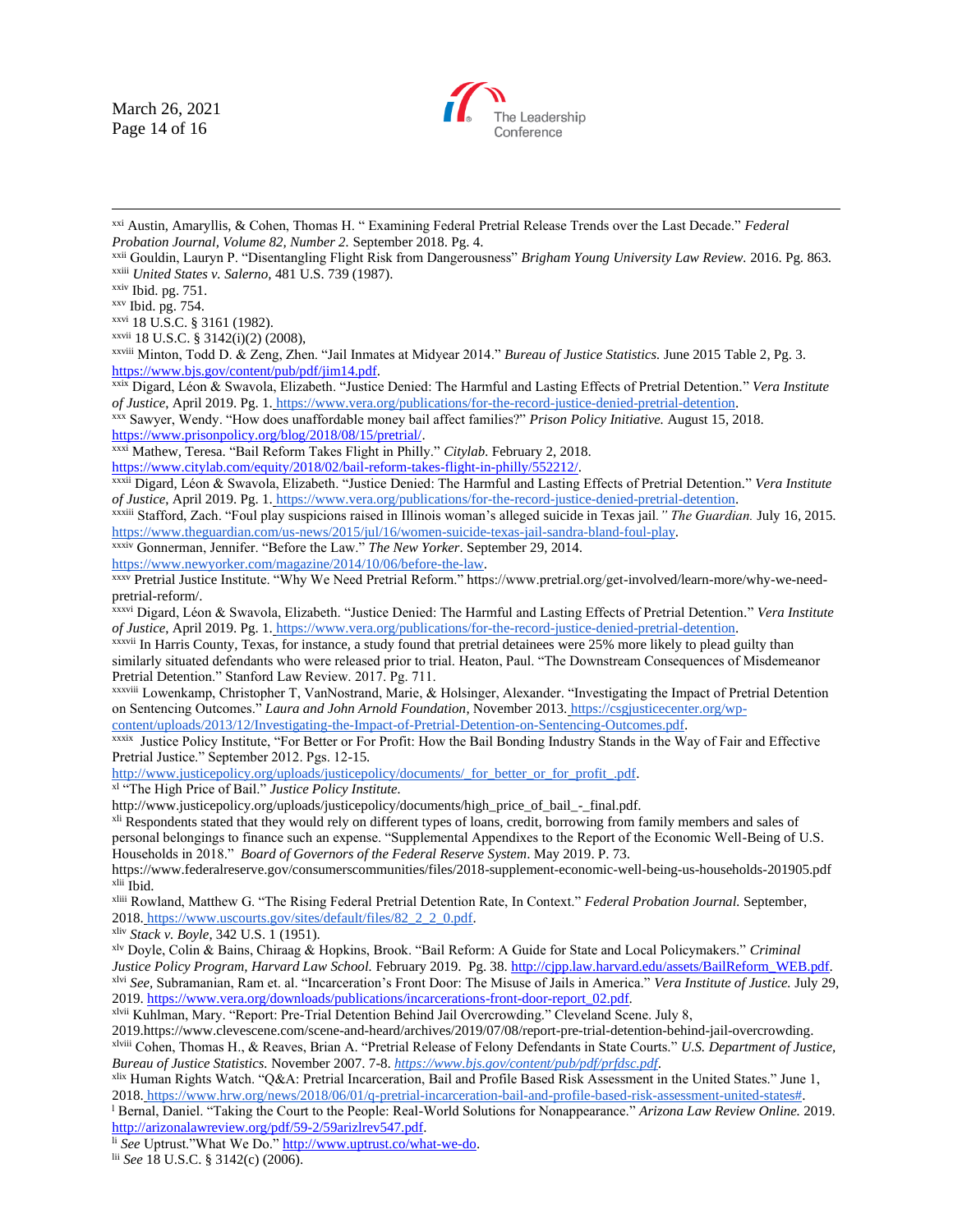March 26, 2021 Page 15 of 16



liii This "safely" inquiry reflects the same questions that the bail inquiry traditionally targets: (1) whether the individual will appear in court, (2) without committing another offense while on release. *See*, Desmarals, Sarah L. & Lowder, Evan M. "Pretrial Risk Assessment Tools: A Primer for Judges, Prosecutors, and Defense Attorneys." *Safety and Justice Challenge*. February 2019. liv *See* Albright, Alex. "If You Give A Judge a Risk Score: Evidence from Kentucky Bail Decisions." *Harvard Law School John M. Olin Center.* May 2019[. http://www.law.harvard.edu/programs/olin\\_center/Prizes/2019-1.pdf.](http://www.law.harvard.edu/programs/olin_center/Prizes/2019-1.pdf) *See also,* Picard, Sarah et.al., "Beyond the Algorithm." *Center for Court Innovation.* 

[https://www.courtinnovation.org/sites/default/files/media/documents/2019-06/beyond\\_the\\_algorithm.pdf.](https://www.courtinnovation.org/sites/default/files/media/documents/2019-06/beyond_the_algorithm.pdf)

lv *See* Viljoen, Jodi L. et al. "Impact of Risk Assessment Instruments on Rates of Pretrial Detention, Postconviction Placements, and Release: A Systematic Review and Meta-Analysis." *Law and Human Behavior, Volume 43.* August 2019. (Finding that "[a]lthough some researchers and policymakers have hypothesized that the adoption of tools might reduce rates of incarceration

... we found tenuous results. [T]he overall strength of evidence that tools reduce placements is low."). *See also,* Redcross, Cindy et al. "Evaluation of Pretrial Justice System Reforms That Use the Public Safety Assessment: Effects in Mecklenburg County, North Carolina." *MDRC*. March 2019; Stevenson, Megan. "Assessing Risk Assessment in Action." *Minnesota Law Review, Volume 103.* 2019.

lvi *See,* Angwin, Julia, et al. "Machine Bias: There's software used across the country to predict future criminals. And it's biased against Blacks." *ProPublica.* May 23, 2016[. https://www.propublica.org/article/machine-bias-risk-assessments-in-criminal](https://www.propublica.org/article/machine-bias-risk-assessments-in-criminal-sentencing)[sentencing.](https://www.propublica.org/article/machine-bias-risk-assessments-in-criminal-sentencing) *See also,* Jon Kleinberg et al., Inherent Trade-Offs in the Fair Determination of Risk Scores, ARXIV (Nov. 17, 2016[\),](https://arxiv.org/pdf/1609.05807.pdf) [https://arxiv.org/pdf/1609.05807.pdf;](https://arxiv.org/pdf/1609.05807.pdf) Alexandra Chouldechova, Fair prediction with disparate impact: A study of bias in recidivism prediction instruments, ARXIV (Feb. 2017[\),](https://arxiv.org/abs/1703.00056) [https://arxiv.org/abs/1703.00056.](https://arxiv.org/abs/1703.00056)

lvii Public Safety Assessment. "Risk Factors and Formula." [https://www.psapretrial.org/about/factors.](https://www.psapretrial.org/about/factors)

lviii *See, e.g.*, Koepke, John L. & Robinson, David G. "Danger Ahead: Risk Assessment and the Future of Bail Reform." *Washington Law Review, Volume 93.* 2018. Pgs. 1731-1743.

lix Relevant 'risk factors' evaluated by risk assessments include: defendant's age, substance use, criminal history (including failure to appear), active community supervision, pending/current charge(s), employment stability, housing/residential stability, family/peer relationships, and community ties. *Id.* at 4.

lx *See, e.g.*, Mayson, Sandra. "Bias In, Bias Out." *Yale Law Journal, Volume 128.* 2019.

lxi The Leadership Conference on Civil and Human Rights. "The Use of Pretrial 'Risk Assessment' Instruments: A Shared Statement of Civil Rights Concerns.'[" http://civilrightsdocs.info/pdf/criminal-justice/Pretrial-Risk-Assessment-Full.pdf/.](http://civilrightsdocs.info/pdf/criminal-justice/Pretrial-Risk-Assessment-Full.pdf/) *See also* The Leadership Conference on Civil and Human Rights. "More than 100 Civil Rights, Digital Justice, and Community-Based Organizations Raise Concerns About Pretrial Risk Assessment." July 30, 2018[. https://civilrights.org/edfund/2018/07/30/more](https://civilrights.org/edfund/2018/07/30/more-than-100-civil-rights-digital-justice-and-community-based-organizations-raise-concerns-about-pretrial-risk-assessment/)[than-100-civil-rights-digital-justice-and-community-based-organizations-raise-concerns-about-pretrial-risk-assessment/.](https://civilrights.org/edfund/2018/07/30/more-than-100-civil-rights-digital-justice-and-community-based-organizations-raise-concerns-about-pretrial-risk-assessment/) lxii The Leadership Conference on Civil and Human Rights. "Pretrial Risk Assessments." [https://civilrights.org/edfund/pretrial](https://civilrights.org/edfund/pretrial-risk-assessments/)[risk-assessments/.](https://civilrights.org/edfund/pretrial-risk-assessments/)

lxiii Rowland, Matthew G. "The Rising Federal Pretrial Detention Rate, In Context." Federal Probation Journal. September, 2018[.](https://www.uscourts.gov/sites/default/files/82_2_2_0.pdf) [https://www.uscourts.gov/sites/default/files/82\\_2\\_2\\_0.pdf.](https://www.uscourts.gov/sites/default/files/82_2_2_0.pdf)

lxiv *The Administration of Bail by State and Federal Courts: A Call for Reform*, 115th Congress. 13 (2019) (Testimony of Alison Siegler).

lxv Ibid.

lxvi Ibid.

lxvii Ibid.

lxviii 18 U.S.C.A. § 3142(e) (2008).

lxix The Leadership Conference on Civil and Human Rights. "Vision for Justice: 2020 and Beyond." Pgs. 10-11. [http://civilrightsdocs.info/pdf/reports/Vision-For-Justice-2020-SHORT.pdf.](http://civilrightsdocs.info/pdf/reports/Vision-For-Justice-2020-SHORT.pdf) 

lxx Ibid.

lxxi Austin, Amaryllis, & Cohen, Thomas H. " Examining Federal Pretrial Release Trends over the Last Decade." *Federal Probation Journal, Volume 82, Number 2.* September 2018. Pg. 10.

lxxii "FY 2017 Release Rates for Pretrial Defendants within Washington, DC." *Pretrial Services Agency for the District of Colombia.* March 30, 2018.

[https://www.psa.gov/sites/default/files/2017%20Release%20Rates%20for%20DC%20Pretrial%20Defendants.pdf.](https://www.psa.gov/sites/default/files/2017%20Release%20Rates%20for%20DC%20Pretrial%20Defendants.pdf)

lxxiii Doyle, Colin & Bains, Chiraag, & Hopkins, Brook. "Bail Reform: A Guide for State and Local Policymakers." *Criminal Justice Policy Program, Harvard Law School.* February 2019. Pg. 38[. http://cjpp.law.harvard.edu/assets/BailReform\\_WEB.pdf.](http://cjpp.law.harvard.edu/assets/BailReform_WEB.pdf) lxxiv Ibid.

lxxv Marimow, Ann E., "When it comes to pretrial release, few other jurisdictions do it D.C.'s way." The Washington Post. July 4, 2016[. https://www.washingtonpost.com/local/public-safety/when-it-comes-to-pretrial-release-few-other-jurisdictions-do-it-dcs](https://www.washingtonpost.com/local/public-safety/when-it-comes-to-pretrial-release-few-other-jurisdictions-do-it-dcs-way/2016/07/04/8eb52134-e7d3-11e5-b0fd-073d5930a7b7_story.html)[way/2016/07/04/8eb52134-e7d3-11e5-b0fd-073d5930a7b7\\_story.html.](https://www.washingtonpost.com/local/public-safety/when-it-comes-to-pretrial-release-few-other-jurisdictions-do-it-dcs-way/2016/07/04/8eb52134-e7d3-11e5-b0fd-073d5930a7b7_story.html)

lxxvi "Two Years Into Bail Reform, Pretrial Detention Much Lower, AOC Report Says*.*" *New Jersey Law Journal* (Online) April 3, 2019.